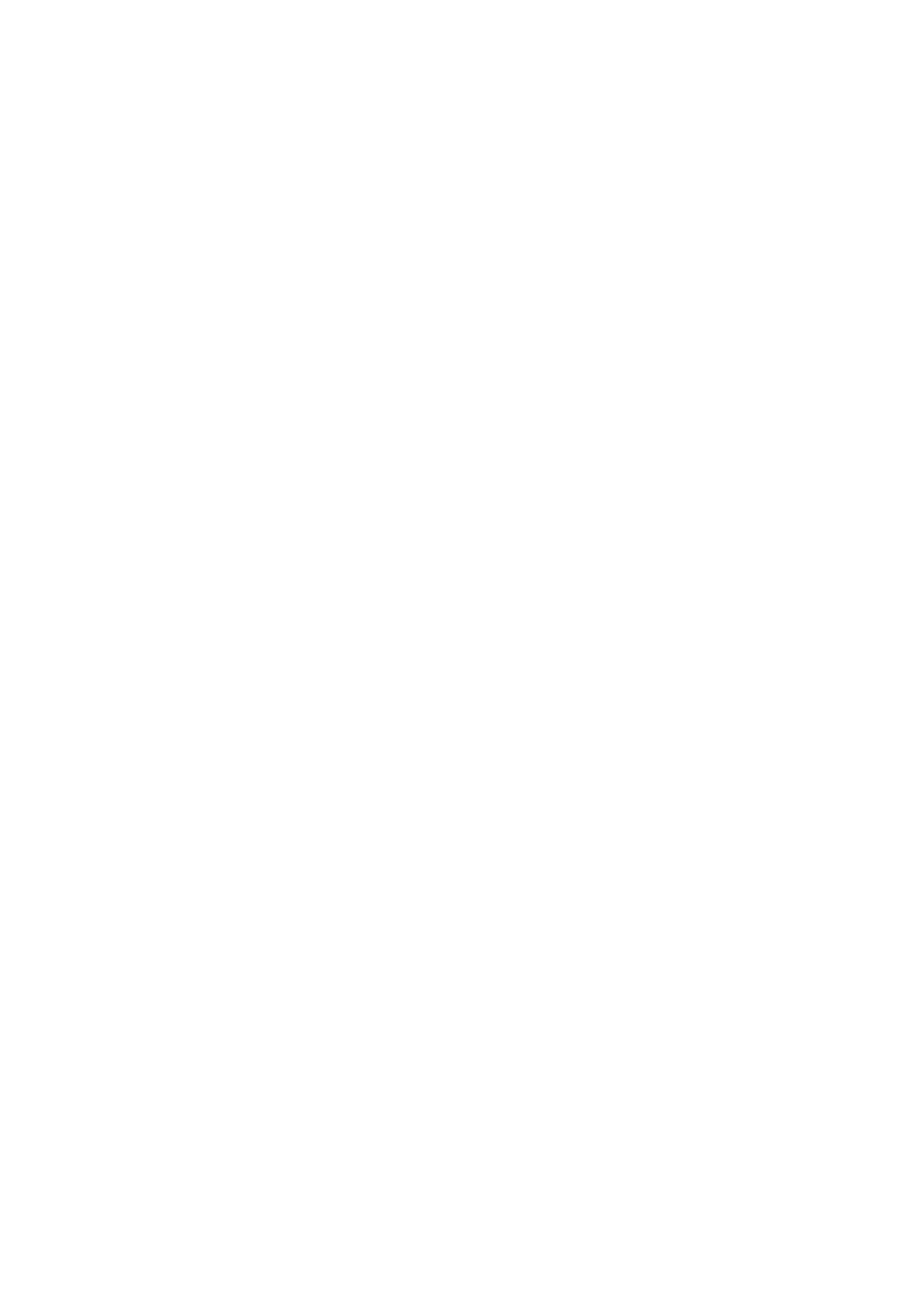Introduced by Revd the Hon F J Nile, MLC First print



New South Wales

# **Smoke-free Environment Amendment (Motor Vehicle Prohibition) Bill 2008**

### **Contents**

|                                                      | Page |
|------------------------------------------------------|------|
| Name of Act                                          |      |
| 2 Commencement                                       |      |
| 3 Amendment of Smoke-free Environment Act 2000 No 69 | 2    |
| Schedule 1 Amendments                                |      |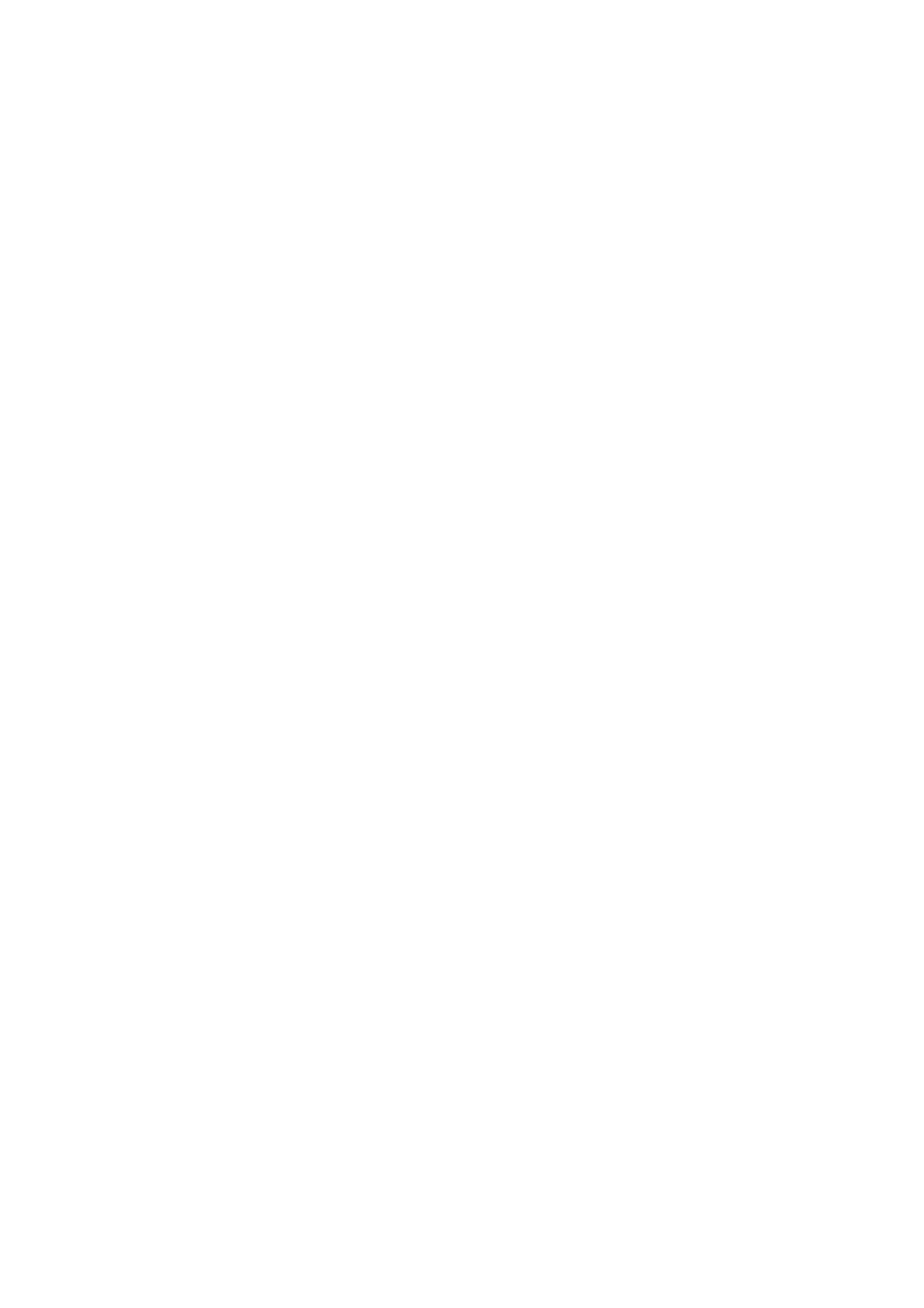

New South Wales

# **Smoke-free Environment Amendment (Motor Vehicle Prohibition) Bill 2008**

No , 2008

#### **A Bill for**

An Act to amend the *Smoke-free Environment Act 2000* to prohibit smoking in motor vehicles.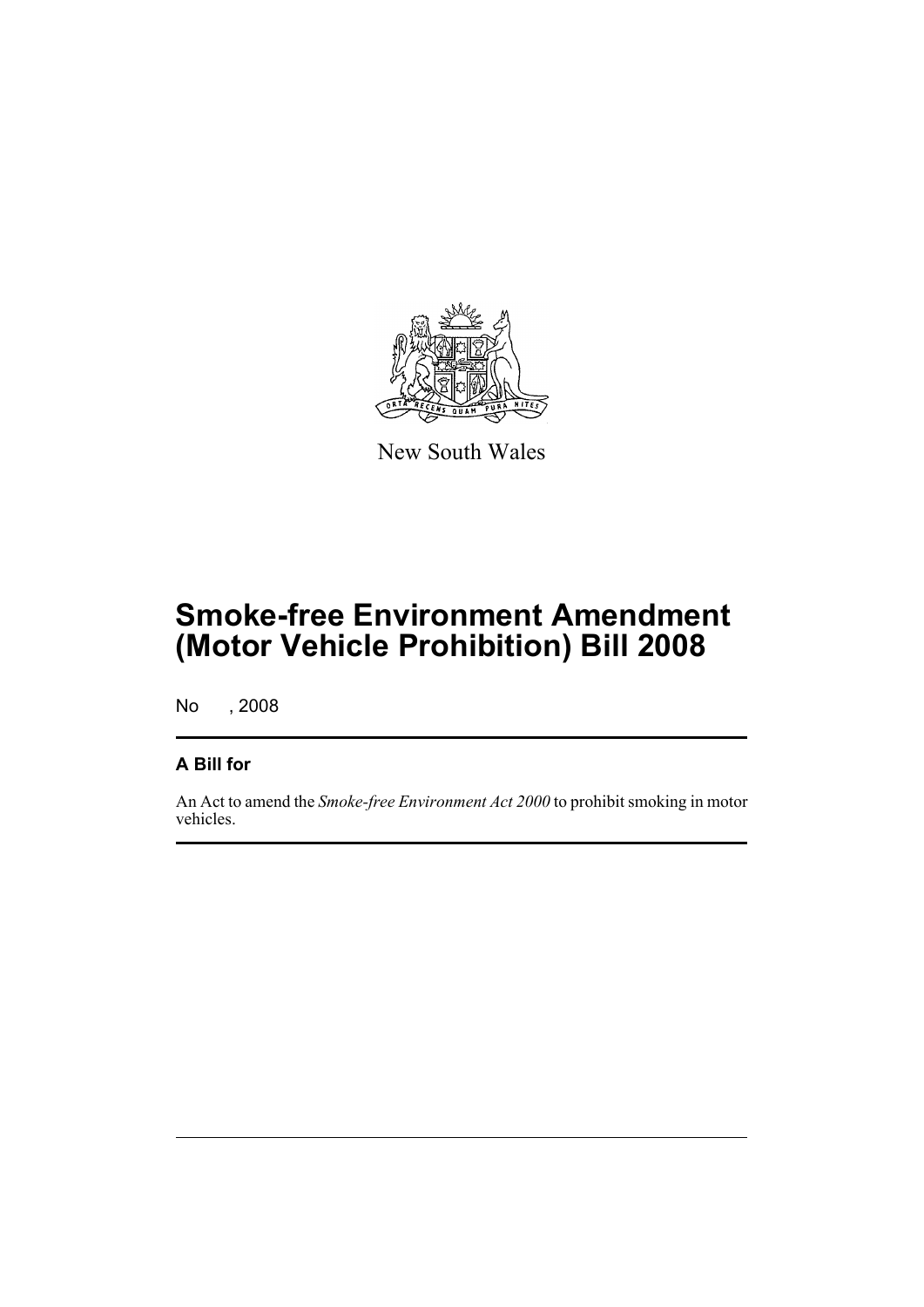<span id="page-5-2"></span><span id="page-5-1"></span><span id="page-5-0"></span>

|   | The Legislature of New South Wales enacts:                                                |                     |
|---|-------------------------------------------------------------------------------------------|---------------------|
|   | Name of Act                                                                               | $\overline{2}$      |
|   | This Act is the Smoke-free Environment Amendment (Motor Vehicle<br>Prohibition) Act 2008. | 3<br>$\overline{4}$ |
|   | <b>Commencement</b>                                                                       | 5                   |
|   | This Act commences on the date of assent.                                                 | 6                   |
| 3 | Amendment of Smoke-free Environment Act 2000 No 69                                        |                     |
|   | The <i>Smoke-free Environment Act 2000</i> is amended as set out in<br>Schedule 1.        | 8<br>9              |